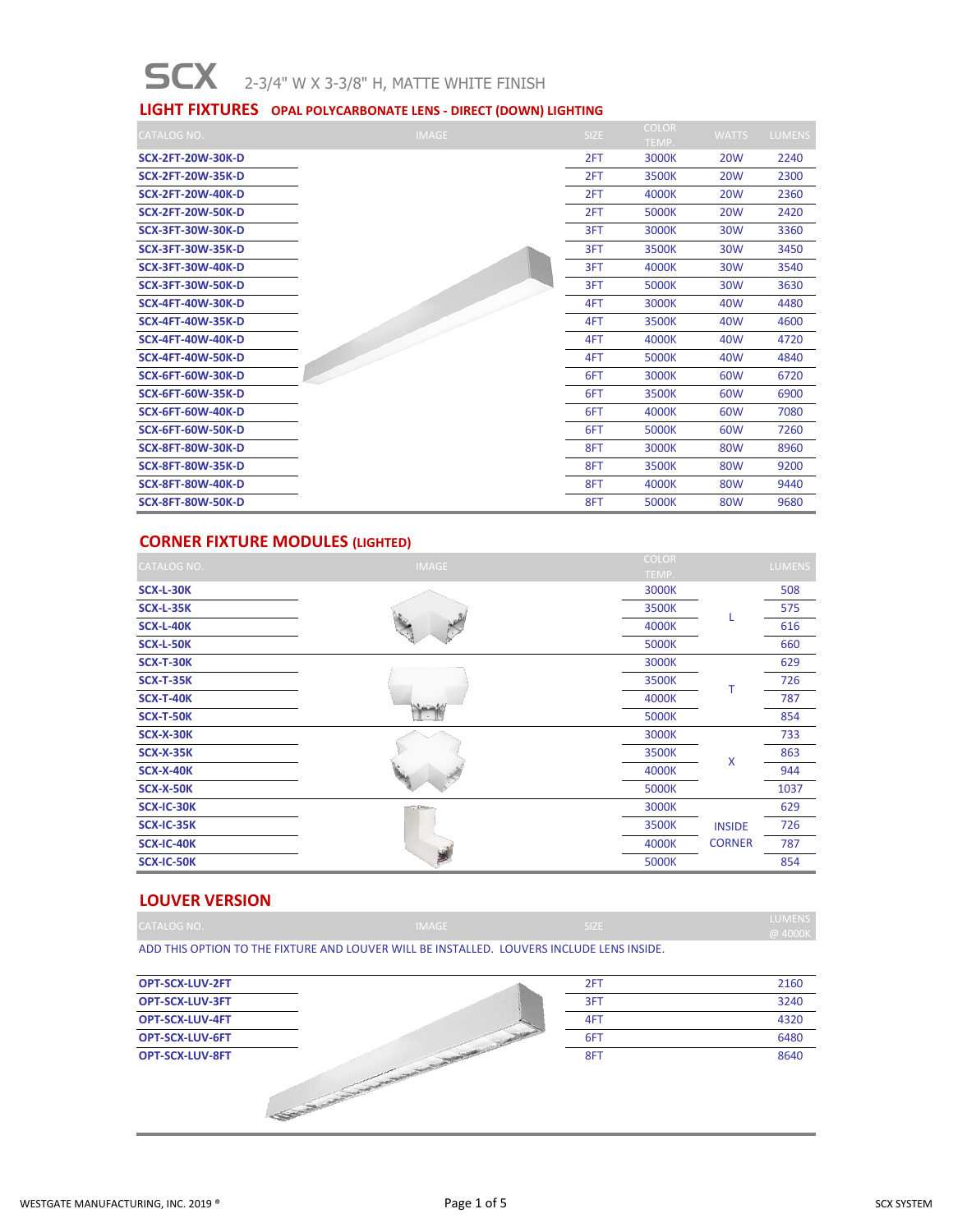# **INDIRECT (UP) LIGHTING OPTION**

| <b>CATALOG NO.</b>       | <b>IMAGE</b>                                                                                             | SIZE | <b>COLOR</b><br>TEMP. | <b>WATTS</b>   | <b>LUMENS</b> |
|--------------------------|----------------------------------------------------------------------------------------------------------|------|-----------------------|----------------|---------------|
|                          | ORDER THIS OPTION AND INDIRECT (UP) LIGHTING WILL BE ADDED ON TOP (WITH LENS). THE END PRODUCT WILL BE A |      |                       |                |               |
| DIRECT/INDIRECT FIXTURE. |                                                                                                          |      |                       |                |               |
| OPT-SCX-ULM-2FT-8W-30K   |                                                                                                          | 2FT  | 3000K                 | 8 <sub>W</sub> | 800           |
| OPT-SCX-ULM-2FT-8W-35K   |                                                                                                          | 2FT  | 3500K                 | 8W             | 824           |
| OPT-SCX-ULM-2FT-8W-40K   |                                                                                                          | 2FT  | 4000K                 | 8W             | 840           |
| OPT-SCX-ULM-2FT-8W-50K   |                                                                                                          | 2FT  | 5000K                 | 8W             | 864           |
| OPT-SCX-ULM-3FT-12W-30K  |                                                                                                          | 3FT  | 3000K                 | <b>12W</b>     | 1200          |
| OPT-SCX-ULM-3FT-12W-35K  |                                                                                                          | 3FT  | 3500K                 | <b>12W</b>     | 1236          |
| OPT-SCX-ULM-3FT-12W-40K  |                                                                                                          | 3FT  | 4000K                 | 12W            | 1260          |
| OPT-SCX-ULM-3FT-12W-50K  |                                                                                                          | 3FT  | 5000K                 | <b>12W</b>     | 1296          |
| OPT-SCX-ULM-4FT-16W-30K  |                                                                                                          | 4FT  | 3000K                 | <b>16W</b>     | 1600          |
| OPT-SCX-ULM-4FT-16W-35K  |                                                                                                          | 4FT  | 3500K                 | <b>16W</b>     | 1648          |
| OPT-SCX-ULM-4FT-16W-40K  |                                                                                                          | 4FT  | 4000K                 | <b>16W</b>     | 1680          |
| OPT-SCX-ULM-4FT-16W-50K  |                                                                                                          | 4FT  | 5000K                 | <b>16W</b>     | 1728          |
| OPT-SCX-ULM-6FT-24W-30K  |                                                                                                          | 6FT  | 3000K                 | 24W            | 2400          |
| OPT-SCX-ULM-6FT-24W-35K  |                                                                                                          | 6FT  | 3500K                 | 24W            | 2472          |
| OPT-SCX-ULM-6FT-24W-40K  |                                                                                                          | 6FT  | 4000K                 | 24W            | 2520          |
| OPT-SCX-ULM-6FT-24W-50K  |                                                                                                          | 6FT  | 5000K                 | 24W            | 2592          |
| OPT-SCX-ULM-8FT-32W-30K  |                                                                                                          | 8FT  | 3000K                 | 32W            | 3200          |
| OPT-SCX-ULM-8FT-32W-35K  |                                                                                                          | 8FT  | 3500K                 | 32W            | 3296          |
| OPT-SCX-ULM-8FT-32W-40K  |                                                                                                          | 8FT  | 4000K                 | 32W            | 3360          |
| OPT-SCX-ULM-8FT-32W-50K  |                                                                                                          | 8FT  | 5000K                 | 32W            | 3456          |

# **SUSPENDED MOUNTING ACCESSORIES (Not Included)**

| CATALOG NO.                      | <b>IMAGE</b> | <b>DESCRIPTION</b>                                                                                                                                          |
|----------------------------------|--------------|-------------------------------------------------------------------------------------------------------------------------------------------------------------|
| <b>SCL-CS</b>                    |              | ADJUSTABLE 6FT 1/16" AIRCRAFT CABLE<br>SUSPENSION KIT WITH CANOPY FOR CEILING<br>OR T-BAR<br><b>SUFFICIENT FOR UP TO 6FT FIXTURE</b>                        |
| <b>SCL-CS3</b>                   |              | ADJUSTABLE 6FT 1/16" AIRCRAFT CABLE<br>SUSPENSION KIT WITH CANOPY FOR CEILING<br><b>OR T-BAR</b><br><b>FOR 8FT FIXTURES</b>                                 |
| SCL-6FT-SJTW18/5                 |              | 6FT WHITE CORD, SJTW 18 AWG 5-<br><b>CONDUCTOR (BLACK, WHITE, GREEN + PURPLE</b><br>& GRAY FOR 0-10V DIMMING)                                               |
| <b>SCL-6FT-SJTW18/5-100FT</b>    |              | 100FT ROLL OF WHITE CORD, SJTW 18 AWG 5-<br><b>CONDUCTOR (BLACK, WHITE, GREEN + PURPLE</b><br>& GRAY FOR 0-10V DIMMING)                                     |
| <b>SCL-6FT-SJTW18/5-100FT-BK</b> |              | 100FT ROLL OF BLACK CORD, SJTW 18 AWG 5-<br><b>CONDUCTOR (BLACK, WHITE, GREEN + PURPLE</b><br>& GRAY FOR 0-10V DIMMING)                                     |
| <b>SCL-6FT-SJTW18/6-100FT</b>    |              | 100FT ROLL OF WHITE CORD, SJTW 18 AWG 6-<br><b>CONDUCTOR (BLACK, WHITE, GREEN + PURPLE</b><br>& GRAY FOR 0-10V DIMMING + RED FOR<br><b>BACKUP INVERTOR)</b> |
| SCL-ASC-500FT                    |              | 1/16" 500 FT. STEEL AIRCRAFT<br><b>SUSPENSION CABLE</b>                                                                                                     |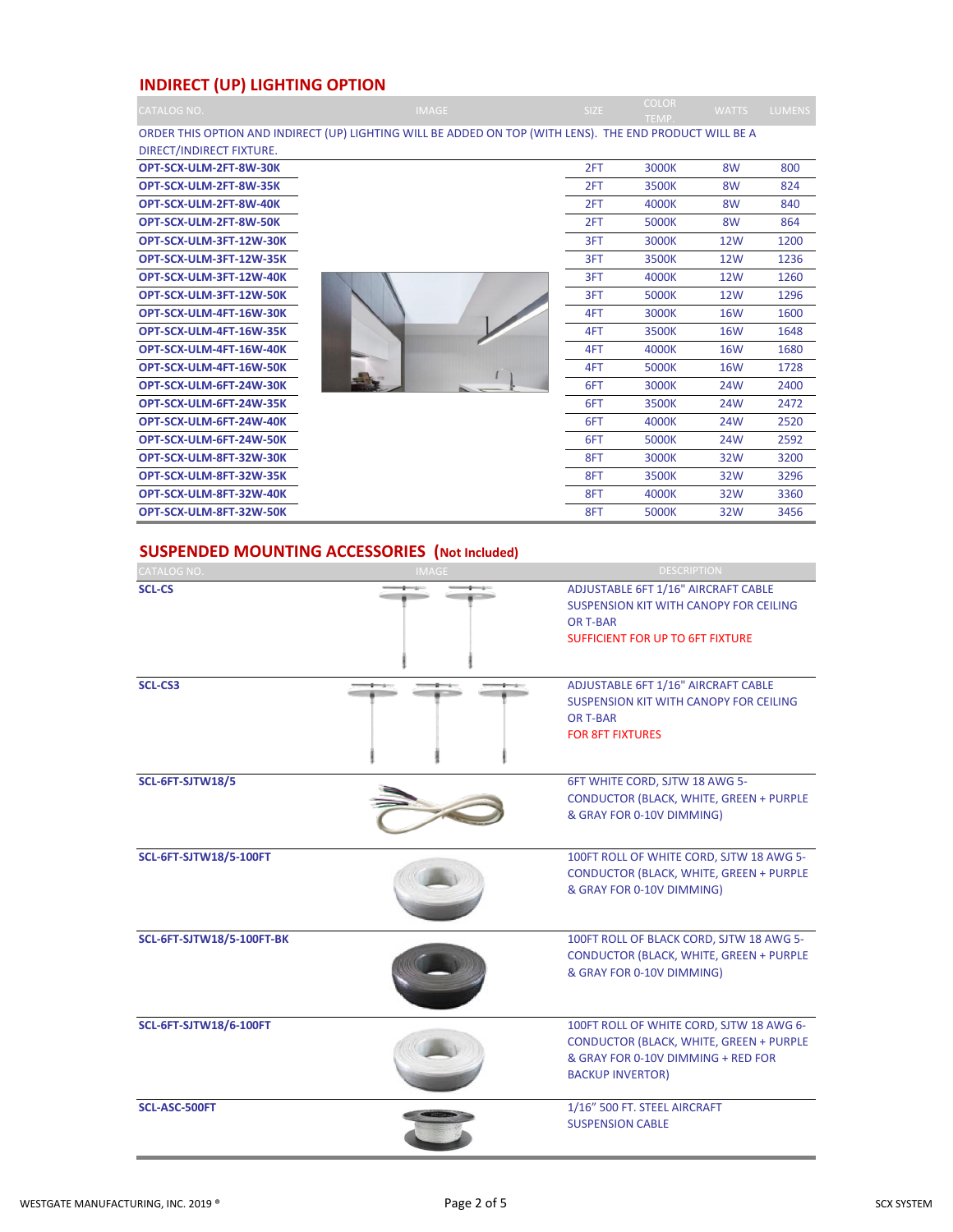#### **SUSPENSION ROD KITS**

| <b>CATALOG NO.</b> | <b>DESCRIPTION</b> | SIZE    |  |
|--------------------|--------------------|---------|--|
| <b>SCL-RS-12</b>   | $-1$               | 12 INCH |  |
| <b>SCL-RS-18</b>   |                    | 18 INCH |  |
| <b>SCL-RS-24</b>   |                    | 24 INCH |  |
| <b>SCL-RS-36</b>   |                    | 36 INCH |  |
| <b>SCL-RS-48</b>   | $C + 3$            | 48 INCH |  |

#### **LINKING**

FIXTURES ARE EQUIPED WITH PRE-INSTALLED LINKING BRACKETS AND ACCESSORIES AND ONLY NEED TO BE WIRED TOGETHER. TO RECEIVE A FIXTURE PREWIRED FOR LINKING ORDER ONE OF THE OPTION BELOW FOR EACH LINK TO ANOTHER FIXTURE OR TO A CORNER FIXTURE MODULE.

**OPT-SCX-LINKWIRING**

#### **SURFACE MOUNTING**

**YOU DO NOT NEED TO ORDER ANY ACCESSORIES**.

SCREW AND ANCHOR KIT PROVIDED WITH EACH FIXTURE CAN BE USED TO FASTEN THE FIXTURE DIRECTLY TO THE HARD SURFACE THROUGH THE HOLES ON TOP OF THE FIXTURE.



#### **WALL MOUNTING**

| CATALOG NO.           | <b>IMAGE AND DESCRIPTION</b>                                                       | SIZE:                                                                                                     |  |
|-----------------------|------------------------------------------------------------------------------------|-----------------------------------------------------------------------------------------------------------|--|
|                       | ORDER THIS OPTION AND WALL MOUNTING BRACKETS WILL BE INSTALLED ON BACK OF FIXTURE. |                                                                                                           |  |
|                       |                                                                                    | CONNECTION CABLES WILL ENTER THE FIXTURE THROUGH ONE OF THESE WALL-MOUNTING BRACKETS. ON YOUR PURCHASE    |  |
|                       |                                                                                    | ORDER SPECIFY THE POSTION OF YOUR WIRE ENTRY FROM THE WALL AND THE BRACKETS WILL BE INSTALLED ON THE BACK |  |
| ACCORDINGLY.          |                                                                                    |                                                                                                           |  |
| <b>OPT-SCX-WM-2FT</b> |                                                                                    | 2FT                                                                                                       |  |
| <b>OPT-SCX-WM-3FT</b> |                                                                                    | 3FT                                                                                                       |  |
| OPT-SCX-WM-4FT        |                                                                                    | 4FT                                                                                                       |  |
| <b>OPT-SCX-WM-6FT</b> |                                                                                    | 6FT                                                                                                       |  |
| <b>OPT-SCX-WM-8FT</b> |                                                                                    | 8FT                                                                                                       |  |

#### **RECESSED MOUNT WITH FLANGE**

ORDER THIS OPTION AND THE FIXTURE WILL BE EQUIPED WITH A 3/8" WIDE FLANGE ON FOUR SIDES. ADVANCE DESIGN TOGGLE STYLE BRACKETS WILL ALSO BE PROVIDED, TO ADJUST AND HOLD THE FIXTURE AGAINST DRYWALL OR OTHER HARD CEILING FROM THE TOP.

WHEN LINKING TO ANOTHER FIXTURE OR CORNER MODULE CALL US OR SEND A COPY OF YOUR PLAN ALONG WITH YOUR PO AND

|                        | <b>ELANCEC WILL BE BEMOVED ON THOSE ENDS THAT NEED TO MANS A SEAMALESS COMMESTIONS</b> |     |  |
|------------------------|----------------------------------------------------------------------------------------|-----|--|
| <b>OPT-SCX-FMR-2FT</b> |                                                                                        | 2FT |  |
| <b>OPT-SCX-FMR-3FT</b> |                                                                                        | 3FT |  |
| <b>OPT-SCX-FMR-4FT</b> |                                                                                        | 4FT |  |
| <b>OPT-SCX-FMR-6FT</b> |                                                                                        | 6FT |  |
| <b>OPT-SCX-FMR-8FT</b> |                                                                                        | 8FT |  |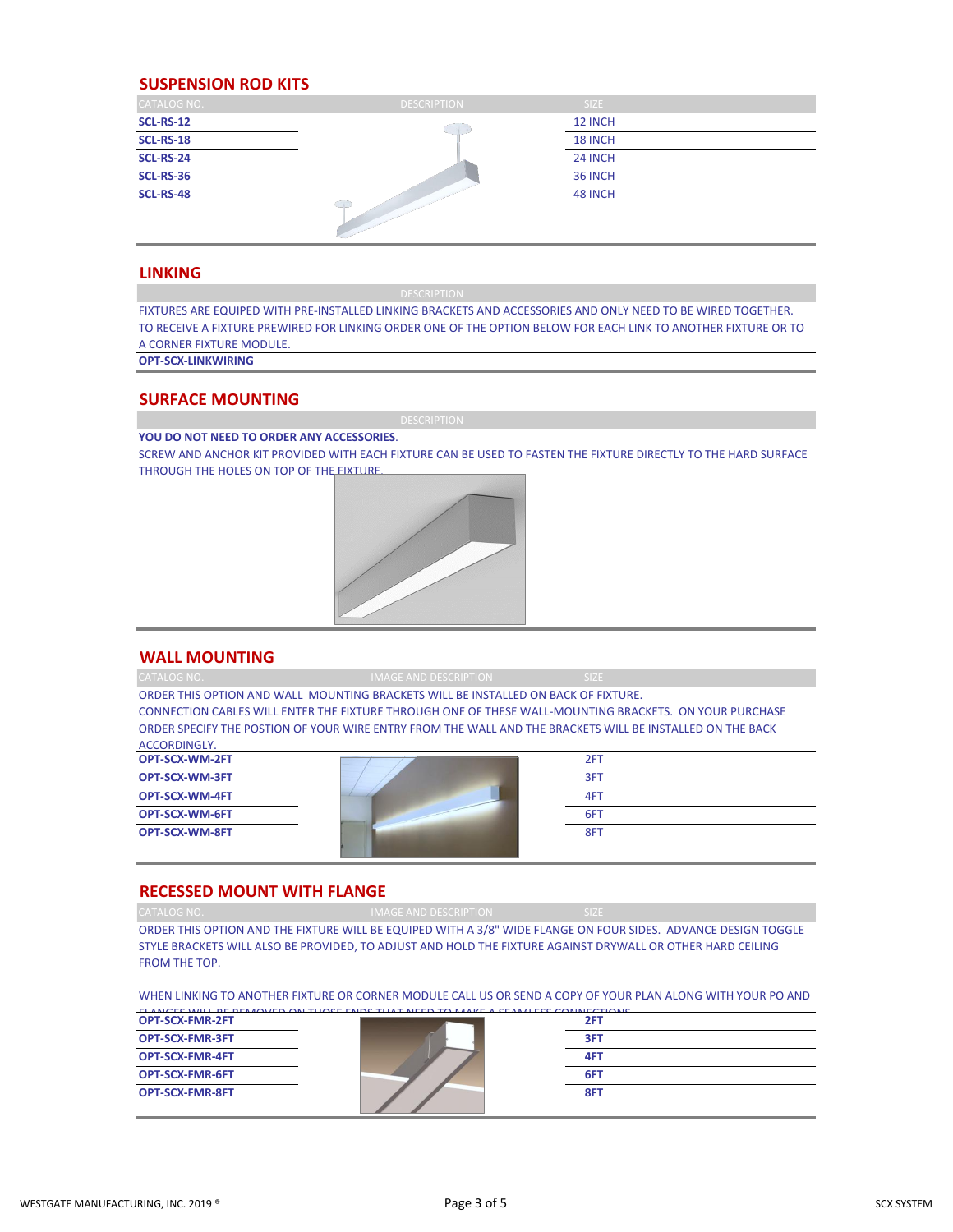#### **FLANGELESS RECESS MOUNT IN DRYWALL (MUD-IN)**

CATALOG NO. **IMAGE AND DESCRIPTION** 

ORDER THIS OPTION AND THE FIXTURE WILL BE EQUIPED WITH MUD-IN BRACKETS ON ALL FOUR SIDES, MOUNTED AT 1/16" FROM THE LENS SURFACE (SPECIFY IF OTHER SPACING IS NEEDED). ADVANCE DESIGN TOGGLE STYLE BRACKETS WILL ALSO BE PROVIDED, TO ADJUST AND HOLD THE FIXTURE AGAINST DRYWALL CEILING FROM THE TOP.

WHEN LINKING TO ANOTHER FIXTURE OR CORNER FIXTURE MODULE CALL US OR SSEND A COPY OF YOUR PLAN ALONG WITH YOUR PO AND FLANGES WILL BE REMOVED ON THOSE ENDS THAT NEED TO MAKE A SEAMLESS CONNECTION.



#### **T-BAR INSTALLATION**

|             |              | <b>STERN START</b> | <b>DESCRIPTIO</b> |
|-------------|--------------|--------------------|-------------------|
| CATALOG NO. | <b>IMAGE</b> | ,,,,,,             |                   |

ADD THIS OTION AND 3/8" WIDE FLANGES WILL BE INSTALLED ON THE TWO LONG SIDES OF THE FIXTURE. THE TWO ENDS OF THE FIXTURE WILL FALL ONTO THE T-BAR GRIDS AND WILL BE SUPPORTED THIS WAY. THE T-BAR TILES ON THE TWO SIDES OF THE FIXTURE MUST BE CUT TO ALLOW FOR THE WIDTH OF THE FIXTURE. THE TILES WILL FALL ONTO AND BE SUPPORTED BY THE FLANGES ON BOTH SIZES OF THE FIXTURE. IF YOU PLAN TO SUPPORT THE FIXTURE BY THE GRIDS ON THREE SIDES AND TILE ON ONE SIDE, CALL US OR SPECIFY ON YOUR PO AND FLANGE WILL BE INSTALLED ONLY ON ONE SIDE OF THE FIXTURE.

**OPT-SCX-TBAR-2FT 2FT** TO PROVIDE SAFETY AND SUPPORT FROM THE BEAMS ABOVE THE T-BAR CEILING ORDER 10FT OR 20FT AIRCRAFT SUSPENSION